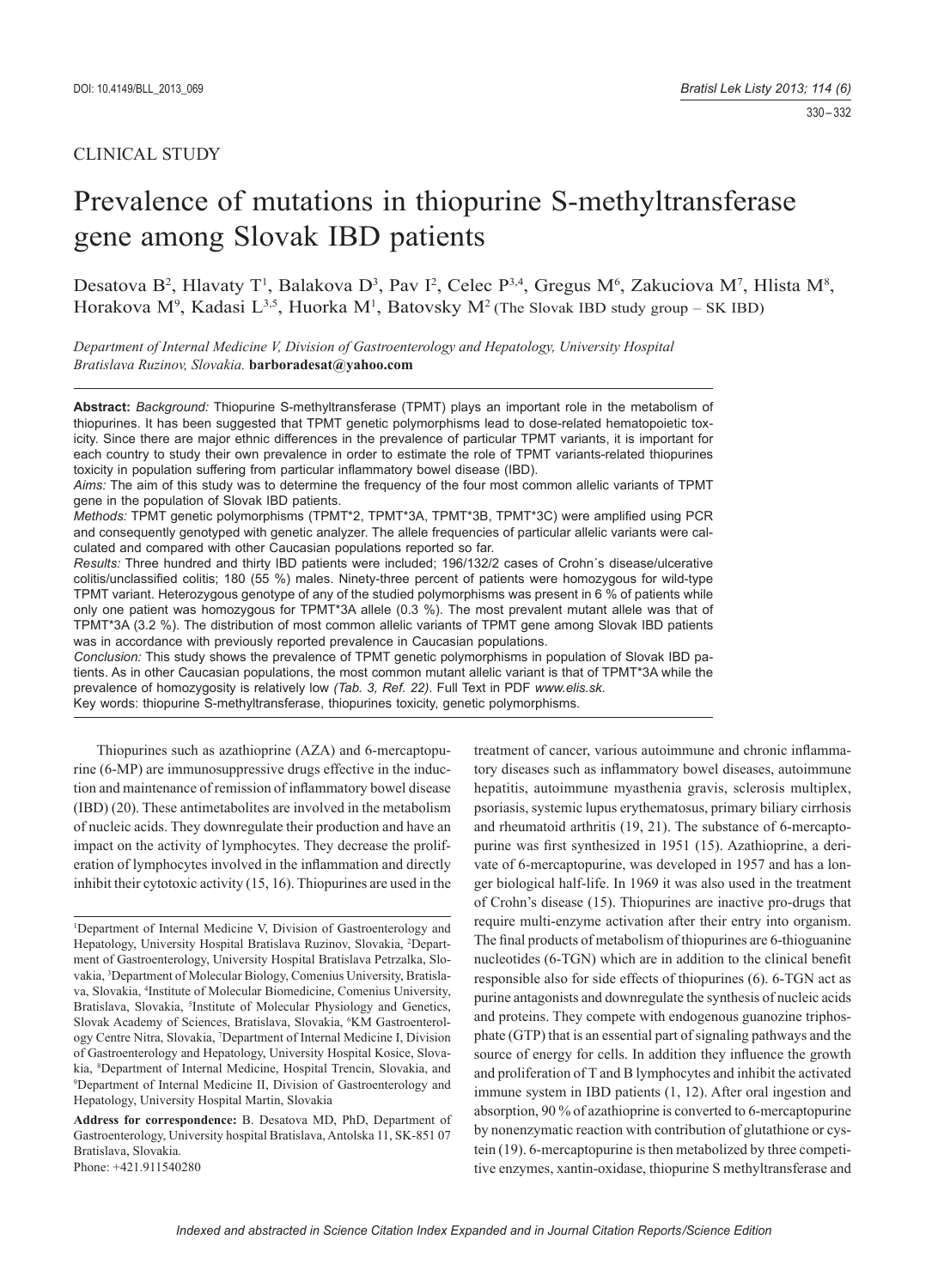hypoxantin-guanin phosphoribozyltransferase (5, 19). The drug response and also side effects vary among individuals. Age, gender, disease activity, co-morbidity but also inherited signs like single nucleotide polymorphisms (SNPs) are responsible for these differences. SNPs are simple nucleotide variations in DNA localized anywhere in the genome, and they are the most common cause of inter-individual differences in the reaction of organism to the drug.

Thiopurine S-methyltransferase (TPMT) is a cytosolic enzyme that plays an important role in the metabolism of thiopurines. It catalyses the thiopurines S-methylation (4, 17, 22). TPMT enzyme activity is inherited as an autosomal codominant sign and is under the control of genetic polymorphisms that have been extensively studied in the past (21). It has been suggested that TPMT genetic polymorphisms are associated with reduced TPMT enzyme activity that can lead to dose-related hematopoietic toxicity in patients treated with thiopurines. TPMT enzyme is encoded by an approximately 34 kb gene located on chromosome 6 (6p22.3) and contains 10 exons and 9 introns (3, 22). To date, at least 24 mutant alleles are known and have been reported in association with reduced TPMT enzyme activity (3). The most common mutant alleles such as TPMT\*3A, TPMT\*2, TPMT\*3C and TPMT\*3B are detected in 80–95 % of the Caucasian population (22). The molecular defect in TPMT\*3A allele is caused by two nucleotide transition mutations  $(G460 \rightarrow A$  and A719  $\rightarrow G$ ). The defect in TPMT\*2 contains the mutation G238  $\rightarrow$  C. In TPMT\*3C allele, it is the mutation A719  $\rightarrow$  G and in TPMT\*3B, G460  $\rightarrow$  A. Patients homozygous for wild type TPMT genotype have the TPMT enzyme activity normal or high and are good metabolizers of thiopurines. Patients with both mutant alleles, homozygotes for mutant TPMT genotype have very low TPMT enzyme activity. They are poor metabolizers of thiopurines, which leads to high levels of 6-TGN in organism as well as increases the risk of myelotoxicity. Patients with heterozygous genotype have intermediate enzyme activity and intermediate drug level in organism. In patients with high TPMT enzyme activity, the risk of hepatotoxicity is high because of huge production of methylated mercaptopurine metabolites damaging the liver (1, 12). Ethnic differences between distribution of TPMT mutant alleles have been described (11, 14, 22). The activity in Caucasian population has a trimodal distribution with poor, intermediate and high methylators. Since there are major ethnic differences in the prevalence of particular TPMT variants, it is important for each country to study their own prevalence in order to estimate the role of TPMT variants-related thiopurines toxicity in the particular IBD population.

#### **Material and methods**

A total of 330 IBD patients treated in Slovakia between years 2007 and 2009 were included. The only inclusion criterion was the diagnosis of IBD (Crohn's disease, ulcerative colitis or unclassified colitis) established by endoscopic, histological and radiological findings. The mode of therapy was not taken into consideration. The most common TPMT variant alleles TPMT\*2, TPMT\*3A, TPMT\*3B, TPMT\*3C were determined. The allele frequencies of particular allelic variants were calculated and compared with other Caucasian populations reported so far. For descriptive statistics and

frequencies SPSS system version 15.0 was used. Genomic DNA was isolated from 1 milliliter of venous blood using the Puregene Blood Core kit (Qiagen, Hilden, Germany). Three different PCR were used for preamplification of fragments containing polymorphisms  $460G>A$ ,  $719A>G$  and  $238G>C$ , respectively. Amplifications were performed in a 10 μl reaction volume containing 50 ng of genomic DNA, 1x concentrated 5PRIME HotMasterMix (5PRIME, Hamburg, Germany) and 2.5 pmol of primers. After amplifications, PCR products were used as a template for sequencing the reactions with BigDye Terminator v 3.1 Cycle Sequencing Kit (Applied Biosystems, Foster City, USA). Electrophoresis was carried out with ABI PRISM® 3100 Genetic Analyzer (Applied Biosystems, Foster City, USA) and obtained sequences were compared with the reference sequences using BLAST sequence alignment software.

## **Results**

One hundred and ninety six patients with Crohn's disease, 132 with ulcerative colitis and 2 with unclassified colitis were included in this study. The mean age of included patients was 37 years in range of 17–75 years while 180 (55 %) patients were males and 150 (45 %) were females. Ninety three percent of patients were homozygous for wild type TPMT variant (TPMT\*1/\*1). Heterozygous genotype of any of the studied polymorphisms was present in 6 % of patients, only one patient was homozygous for TPMT\*3A allele (0.3 %). The most prevalent mutant allele was that of TPMT\*3A (3.2 %). The frequency of mutant alleles TPMT\*3C and TPMT\*2 was 0.2 %. In this studied group, no TPMT\*3B mutant allele was detected. The distribution of most common allelic variants of TPMT gene among Slovak IBD patients were in accordance with previously reported high prevalence of TPMT\*3A variant and lower frequencies of TPMT\*3C and TPMT\*2 in Caucasian populations (Tabs 1–3).

**Tab. 1. Demographic characteristic of Slovak IBD population.**

| Demographic Characteristic                              | Number of patients |
|---------------------------------------------------------|--------------------|
| Number of patients                                      | 330                |
| Male/Female                                             | 180/150            |
| Age (mean $+$ range) in years                           | $37(17-75)$        |
| Crohn's disease/Ulcerative colitis/Unclassified colitis | 196/132/2          |

**Tab. 2. Prevalence of wild type homozygotes, mutant heterozygotes and mutant homozygotes among Slovak IBD patients.**

|                                       | Number of patients | $\frac{0}{0}$  |
|---------------------------------------|--------------------|----------------|
| Number of patients                    | 330                | 100            |
| Wild type homozygotes (TPMT $*1/*1$ ) | 308                | 93             |
| Mutant heterozygotes                  |                    |                |
| $TPMT * 2/* 1$                        |                    | 0.3            |
| TPMT $*3A/*1$                         | 19                 | 5.8            |
| $TPMT*3B*1$                           |                    | $\Omega$       |
| $TPMT*3C*1$                           |                    | 0.3            |
| Mutant homozygotes                    |                    | 0 <sup>3</sup> |
| $TPMT * 2/*2$                         |                    | 0              |
| $TPMT*3A/*3A$                         |                    | 0.3            |
| $TPMT * 3B/* 3B$                      |                    | $\Omega$       |
| $TPMT * 3C * 3C$                      |                    |                |